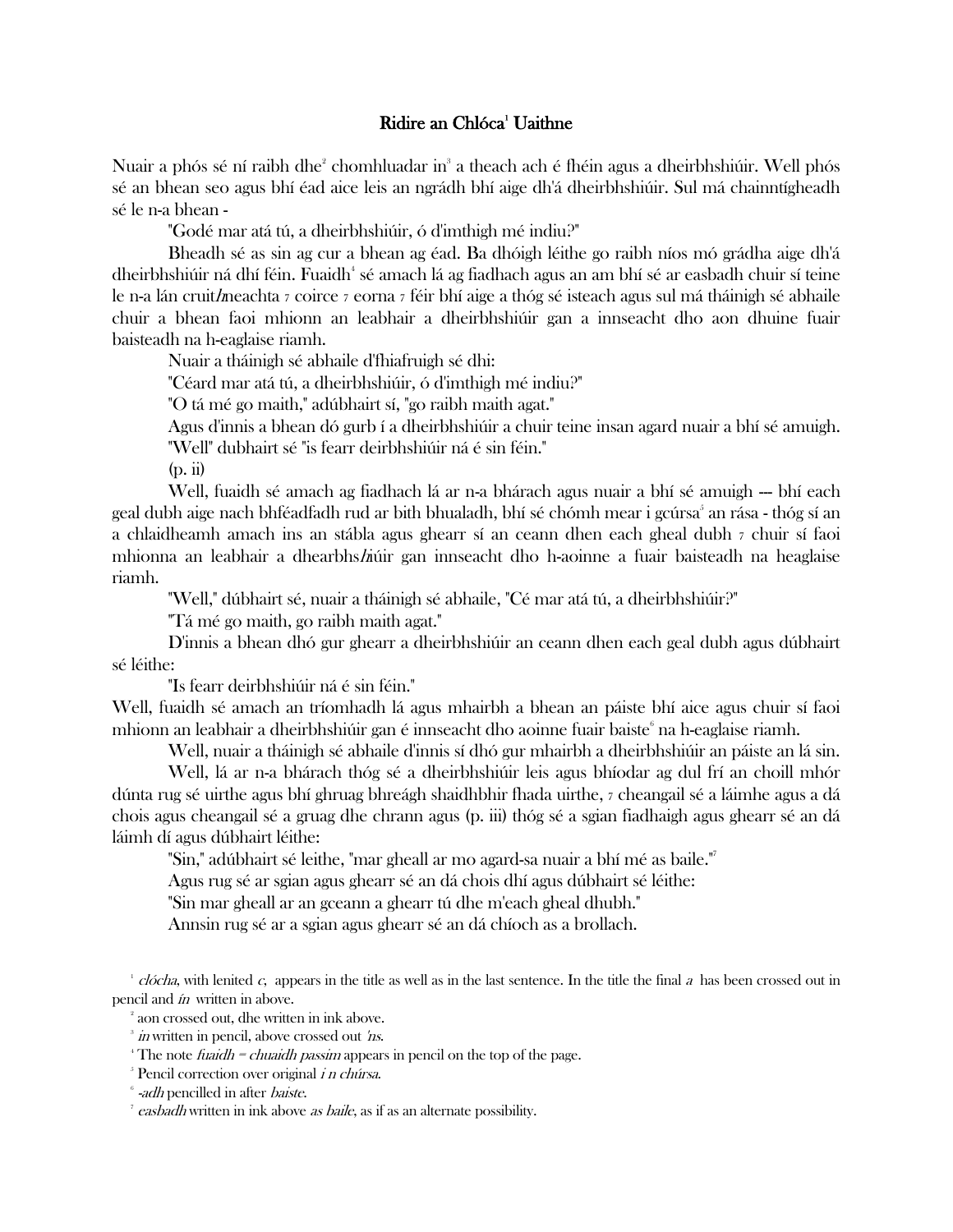"Sin mar gheall ar mo pháiste-se a mhairbh tu. Anois," dúbhairt sé, "fan annsin go dtiocfaidh bás chúghat mar gheall ar an rud a rinne tú."

D'imthigh leis annsin uaithe agus d'fhág sé ceangailte í le n-a gruaig i gcrann nach bhféadfadh duine le siubhlóchadh an bóthar í fheiceáilt.

Well, nuair a bhí sé ag imtheacht ar siúbhal bhí a dá shúil<sup>s</sup> sáidhte dearga ag breathnúghadh 'na dhiaidh.

Agus nuair a bhí sé ag siúbhal ní raibh aon bhróga air agus fuaidh dealg ó sgeich suas 'na chois agus chrom sé síos le n-a tharraing amach agus dúbhairt sí:

"Iarraim-se athchuinge ar Dhia nach bhfágfaidh an dealg sin do chos nó go mbainfidh an dá láimh a ghearr tú dhe mo ghualainn-se amach í."

(iv)

Well, thosnuigh sí ag rádh a h-úrnaighe annsin ag Dia agus ag Muire agus a mac, agus ní fada a bhí sí annsin nuair a tháinigh an Mhaighdean agus chimilt sí a dá láimh, dá chois, dá chíoch agus ní túisge rinne sí é ná bhí siad chomh slán agus bhíodar ariamh 'na brollach. Rinne sí an cleas chéadna le n-a dá láimh mar rinne sí le n-a dá chois <sup>7</sup> a cíocha agus sgaoil sí a gruaig agus -

"Téanam liom-sa anois!" adúbhairt sí.

Well, thóg sí léithe í a' teach an duine uasail<sup>9</sup> agus bhí sé an-shaidhbhir, agus bhí mac óg aige; agus dúbhairt sí léithe:

"Téirigh isteach annsin, iarr aimsearacht agus gheobhaidh tú é."

Agus fuaidh sí agus nuair a d'iarr sí:

"An dteastuigheann bean uathaibh."<sup>10</sup>

Nuair ní raibh sí i bhfad annsin nó gur thuit an fear óg i ngrádh léithe agus d'fhiafruigh sé dhi an bpósfadh sí é.

"Ní'l ionnaim ach sarabhanta"<sup>11</sup> adúbhairt sí "agus ní'l mo dhóithin spré agam."

"Well, tá mo dhóithin agam-sa," adúbhairt an mac óg ag an duine uasal léithe.

(v)

"Well," adúbhairt sí, "má iarrann tú toil t'athar 7 do mháthar, má thugann siad a dtoil dúinn, tá mé sásta tú a phósadh; agus ní phósfaidh mé thú gan cead ó t'athair agus do mháthair."

"O más mar sin é, rachaidh mise ag cainnt le m' athair agus mo mháthair."

D'innis sé an sgéal dóibh agus bhí an oiread sin meas uirthe ins an teach go ndúbhairt an bheirt aca leis go mb'í a rogha dhe mhnaoi á bhfeacadar.

Nuair a bhí sí pósta aige, d'innis an bheirt aca - an t-athair agus an mháthair - an meas mór a bhí aca uirthe.

Shul má pósadh iad, ní fhéadhfadh siad níos mó a dhéanadh dh'á n-inghean féin. Well, bhíodar pósta tuairim le trí bliadhna agus bhí triúr clann,<sup>12</sup> trúir mac, aice.

"Well," adúbhairt sí le n-a fear, "tá dearbhráthair agam agus ní fhaca mé é os cionn trí bliadhna agus mara bhfuil aon locht agat le fághail, b'ait liom a dhul ar chuairt aige<sup>13</sup>."

D'iarr sí air athchuinghe roimhe sin annsin gan a pháistí baistiúghadh nó go dtugfadh sí a toil air.

<sup>8</sup> a dhá súil pencilled in above.

<sup>&</sup>lt;sup>9</sup> -*il* almost wholly cut off at margin.

 $10$  uaibh pencilled in above the line.

 $11$  Or searbhfoghanta pencilled in above line.

 $12$  *clainne* pencilled in above line.

 $13$  = *chuige* pencilled in above *aige*.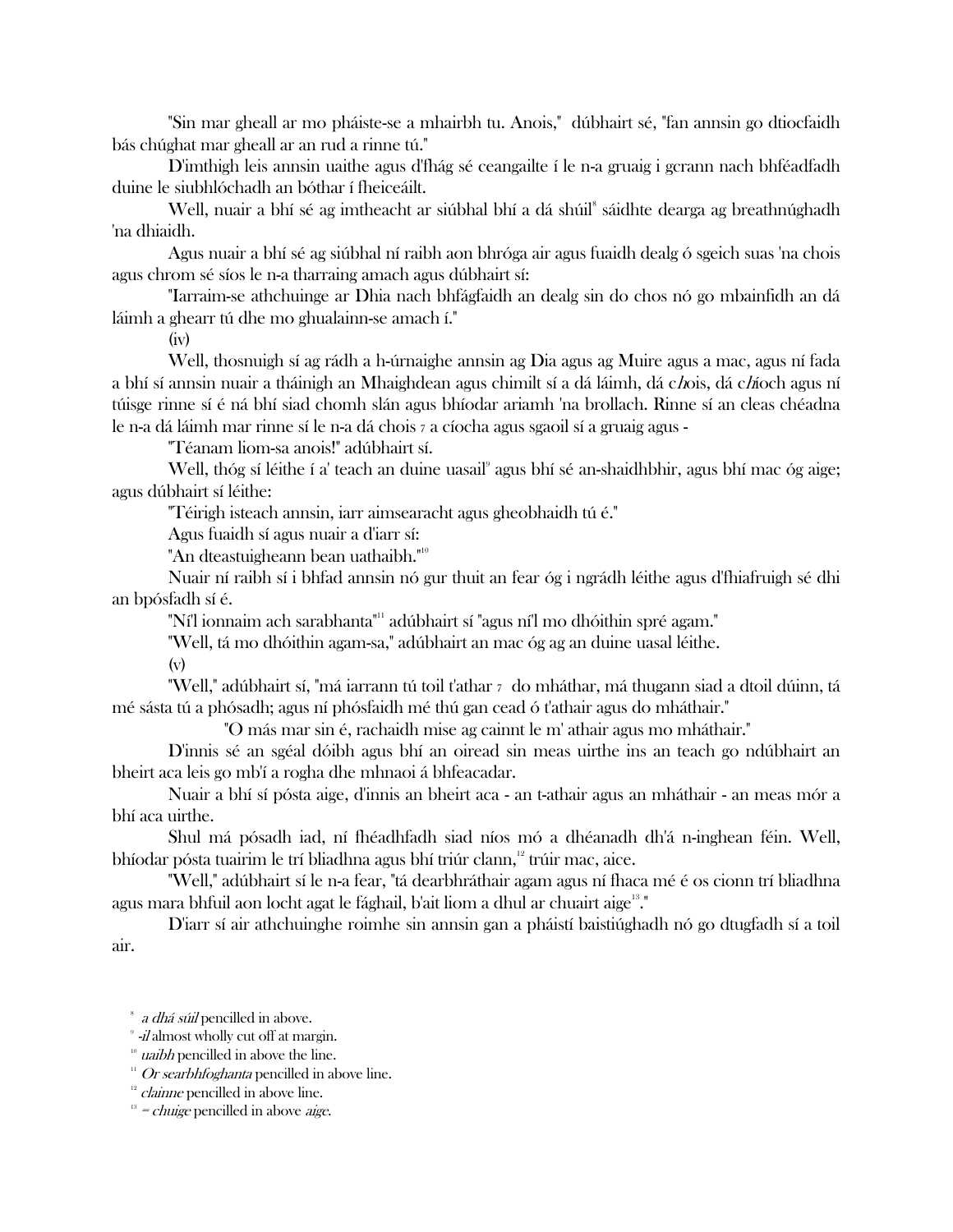"Well", adúbhairt sé léithe, "is maith<sup>14</sup> liom-sa tú dhul ar c*h*uairt ag do dhearbhráthair." "B'áil liom na páistí thógailt liom-sa ar an gcuairt sin."

"Do thoil leat féin," dúbhairt sé.<sup>15</sup>

(vi)

Thóg sí léithe a trí mac agus nuair<sup>16</sup> a bhí sí ag teacht ag an teach, is mór an t-iongnadh a bhí aice go bhfaca sí sgeach láidir aoibhinn áluinn amach thrí thaoibh an tíghe. Nuair a fuaidh sí isteach:

"Cé mar atá tú, a dhearbhráthair?" adúbhairt sí.

"O, tá mé," adúbhairt sé, "i ngéibheann annso."

"Céard atá ort?" dúbhairt sí.

"O," dúbhairt sé, "ní liach<sup>17</sup> an díoghaltais orm. Mhairbh mé mo dheirbhshiúir," adúbhairt sé, "an deirbhshiúir<sup>18</sup> is fearr a bhí ag fear riamh."

"Cén nós a mhairbh tú í?"

"Well, mhairbh mé í," adúbhairt sé, "le gearradh a dá lámh agus a dá chos agus a dá chíoch a ghearradh as a colainn; agus chroch mé í le n-a gruaig fionn<sup>19</sup> ceangailte<sup>20</sup> de chrann mar sin agus d'fhág mé ins an nós sin í agus nuair a bhí mé ag imtheacht uaithe, fuaidh an dealg so suas in mo chos agus ní fhéadadh<sup>21</sup> mé a thabhairt amach leis an bpian agus an teas<sup>22</sup> in mo cholainn. Ní fhéadann dochtúir ná duine ar bith eile a bhaint amach, agus d'fhás sé, agus sin an sgeach a chonnaic tú amach faoi thaoibh an tíghe."

"O" dúbhairt sí, "is mise an deirbhshiúir sin," agus chimilt sí an dá láimh dh'á chois. Bhí an chos mór aige.

(vii)

"Well," adúbhairt sí, "mise an deirbhshiúir, agus ní mé a dhóigh do agard ná do chruithneacht ná do choirce ná t'eórna ná d'fhéar ach do bhean féin agus chuir sí mionna an leabhair liom-sa gan a innseacht dho aoinne a fuair baiste na heaglaise riamh, agus ní dhuit-se atá mé 'á innseacht ach dho mo mhac is sine nach fuair baiste na h-eaglaise riamh. Agus ní mé a mhairbh t'each geal dubh, agus ní dhuit-se atá mé 'á innseacht ach dho mo dharna mhac, é sin nach fuair baisteadh na h-eaglaise riamh. Ach ní mé a mhairbh do mhac ach do bhean féin a bhíodh éad (uirthe)<sup>23</sup> liom-sa mar gheall ar chómh cineálta agus bhí tú liom, ach ní duit-se atá mé dhá innseacht ach dho mo thríomhadh mac ná fuair baisteadh na h-eaglaise riamh.

"Mise an deirbhshiúir sin, agus le cómhachta Mhic Dé agus an congnadh thug Sé dómh-sa in mo thrioblóid agus mo bhrón, agus leighis sí mé (Máthair Dé).<sup>24</sup> Díarr mise<sup>25</sup> an athchuinge uirthe gan

 $14$  *b'ait* pencilled in above *is maith*, but scratched out again in pencil.

<sup>15</sup> In the MS the exchange between husband and wife is not punctuated by an quotation marks, and the scribe may have thought that the sentences between "Well," adúbhairt sé léithe... and ... dúbhairt sé were spoken by the husband, but the passage makes more sense if the middle sentence is attributed to the heroine, and I have inserted quotation marks accordingly.

agus nuair written again & crossed out.

<sup>17</sup> The MS has *ní liach*, with the final c crossed out and a th pencilled above the line. Neither reading makes much sense here (*ní liach* `it is not sad'; *ní liath* `it is not grey'). Did the exemplar have *ni'l ach*?

 $18$  There is a punctum over the d, presumably a mistake.

<sup>19</sup> The scribe wrote *féin* first, but crossed it out and wrote *fionn* instead.

 $\alpha$  ceangailte written in pencil, correcting *cian geal* written in ink.

 $21$  sic for *ní fheadfadh*.

 $2<sup>2</sup>$  teas written in pencil, the scribe presumably having omitted it accidentally at first.

 $2<sup>3</sup>$  *uirthe* is in parentheses in MS.

<sup>24</sup> *Máthair Dé* is in parentheses in MS.

 $25$  *Iarr mise* in MS; the scribe later pencilled *aim-se* (without crossing out *mise*).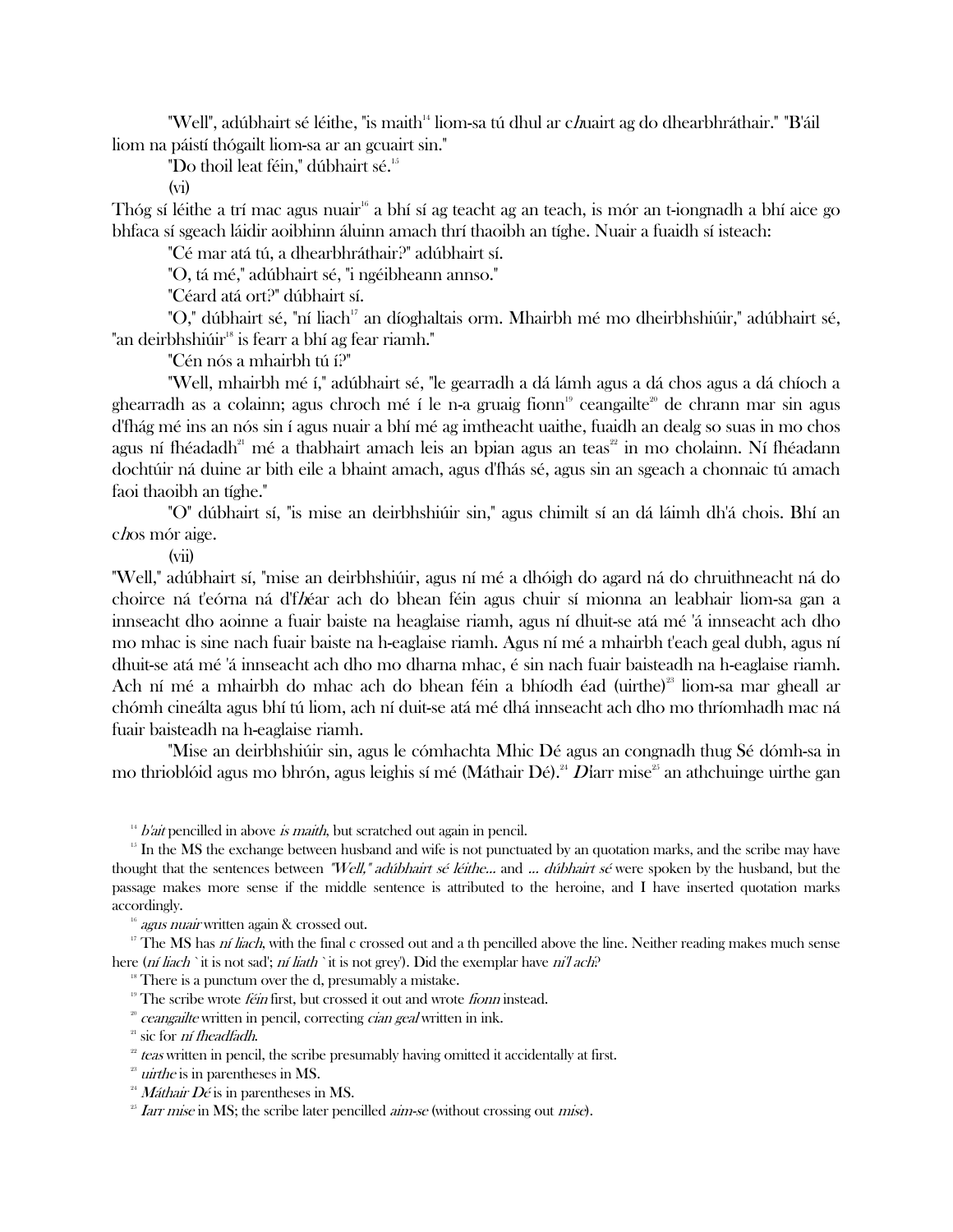an dealg sin bheith bainte amach go bráth nó go mbainfeadh an dá láimh a ghearr tusa liom-sa é. (viii) Fuair mé an t-athchuinge sin agus iarrfaidh mé ar Dhia an cómhacht a thabhairt dhom tusa a leigheas anois."

Chimilt<sup>26</sup> sí a dá láimh dhe'n chois agus thuit an sgeach bhí glas agus blátha air, thuit sé<sup>27</sup> 'na bhrosna chríon liath anuas insa seomra. Bhí a chos leighiste.

Fuaidh sí abhaile. Chuir sí fios ar an sagart agus baistígheadh an<sup>28</sup> trí mac leis.

Sin deire sgéil "Ridire an Chlócha Uaithne."

## The Knight of the Green Cloak

Before he got married there was only his sister living in the house with him. Well, he married this woman, and she became jealous of the affection he had for his sister. Before going to speak to his wife -

"How have you been today, dear sister, while I've been away?"

He would carry on like that, making his wife jealous. She felt that he had more love for his sister than for herself.

One day he went out hunting, and while we was away she set fire to his entire stock of wheat and oat and barley and hay which he had harvested. And before he got home his wife forced the sister to swear she would not tell anyone ever baptised.

When he came home he asked her:

"How have you been, dear sister, while I've been away?"

"Thank you, I am well," she answered.

Then his wife told him that his sister had set fire to the haggard while he was out.

"Well," he said, "a sister is worth even more than that."

 $(p.\ddot{u})$ 

Well, the next day he went out hunting, and while he was out — he owned a fine black horse that no one could beat, it was so swift on the race course — she took his sword outside to the stable and she cut the fine black horse's head off, and she forced the sister to swear she wouldn't tell anyone ever baptized.

"Well," he asked her when he got home, "and how are you, dear sister?"

"I am well, thank you."

His wife told him that his sister had cut the fine black horse's head off, and he said to her, "A sister is worth even more than that."

Well, the third day he went out, his wife killed her own child, and she made his sister swear she wouldn't tell anyone ever baptized.

Well, when he came home, she told him that his sister had killed their child that day.

So the next day he took his sister with him, and when they were going through a great dense wood he took hold of her. She had beautiful luscious long hair, and he tied her hands and her two feet and he tied her hair to a tree, (p. iii) and he took his hunting knife and cut off her two hands and said to her,

<sup>26</sup> Final t crossed out in pencil.

<sup>27</sup> In his pencil corrections, the scribe turned sé into sí, without however changing *air* and *ina bhrosna* to their feminine equivalents. It appears that *sgeach* is treated as as a masculine noun in the exemplar, just as *dealg* appears to be treated as a masculine noun at least on some occasions.

<sup>28</sup> an crossed out in pencil, a written above.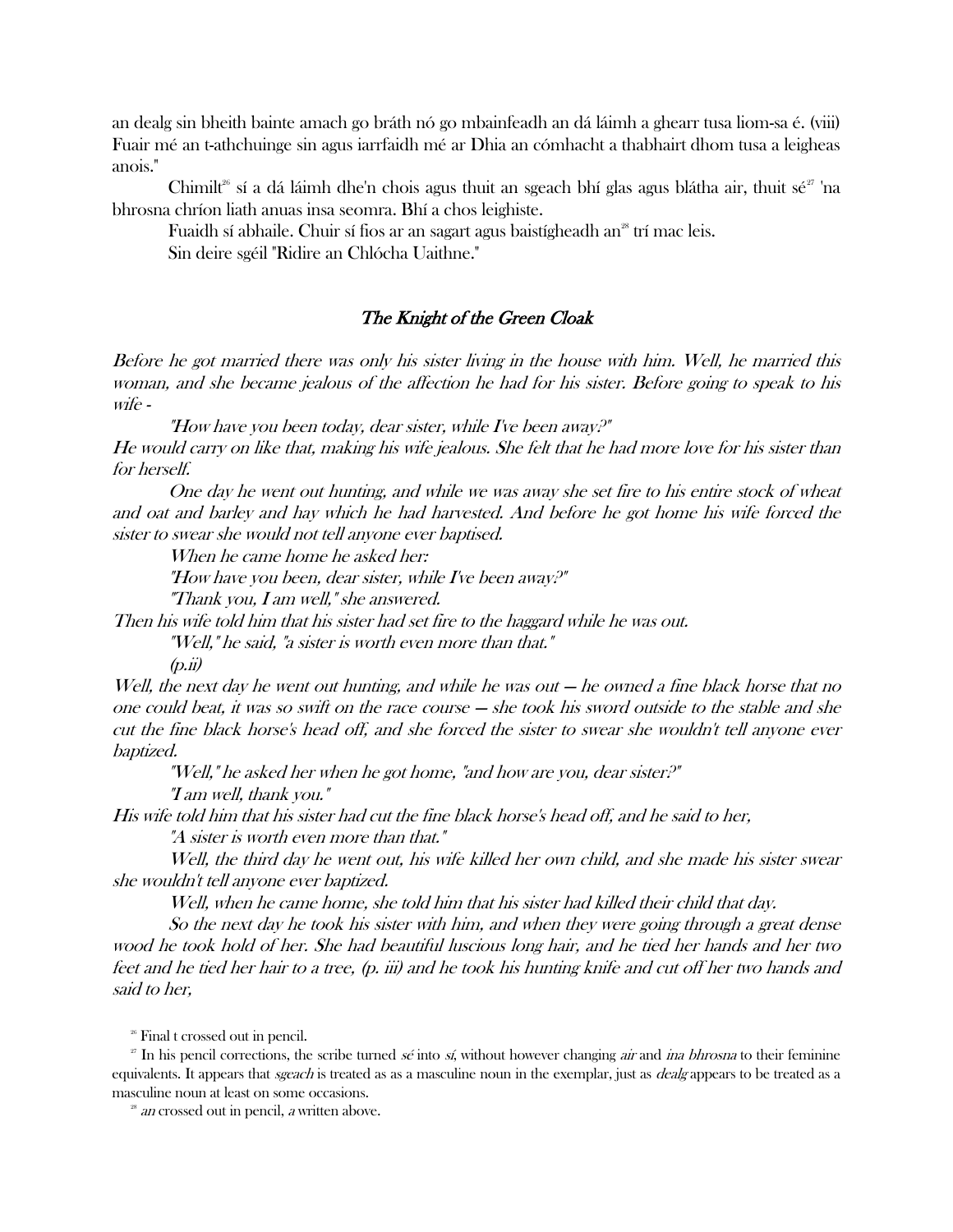"That, " he said, "is for the haggard, when I was away."

And he took his knife and he cut off her two feet and he said to her,

"That is for cutting off the horse's head when I was away."

Then he took his knife and he cut off the two breasts in her bosom.

"That is for killing my child," he said. "Now you can stay there until you die because of what you have done."

He went away then, and left her tied from the tree so that she couldn't be seen from the road by someone passing by.

Well, as he walked away from her, she fixed him with her two burning eyes. He wasn't wearing shoes, and a thorn from a bush went right up into his foot, and when he bent down to pull it out, she cried,

"I pray to God that this thorn will stay in your foot until it is pulled out by those very hands you have just cut off."

 $(iv)$ 

Well, she began to pray then to God and to Mary and her Son, and she wasn't there long before the Virgin came to her. She touched her two hands and her two feet and her two breasts, and no sooner did she touch them that they were restored to her and were as sound as they had ever been. She did the same thing to her two hands that she did to her two feet and to her breasts, and she untied her hair and -

"Come along with me now," she said.

Well, she took her with her to the house of a nobleman; he was very rich, and he had a son, a young man. She told her,

"Go inside and ask for work there; you will get it."

She went inside and asked,

"Do you need a servant?"

She had only been there for a short time when the young man started to fall in love with her, and he asked her would she marry him.

"I'm only a servant woman," she replied, "and I have no wealth to give you."

"Well, I have wealth enough for both of us," said the nobleman's son.

(v)

"Well," she said, "if you ask your father's and your mother's permission, and if they give you their permission, I will marry you gladly; but I won't marry you against their wishes."

"If that's your decision, I will go and talk to my mother and father."

He told them everything, and the girl was so highly thought of in the place that both of them said that she would have been their choice of a wife for him. When they got married, both of them  $$ both his father and his mother — told her how much they thought of her. And even before they married, they treated her like they would have treated their own daughter.

Well, they were married for three years, and she had three children, three boys.

She spoke to her husband then, and said, "I have a brother whom I haven't seen for three years, and if you have no objection, I should like to go and visit him."

She had asked previously for his permission not to baptize their children until she asked for

it.

"Well," he told her, "I'm happy for you to visit your brother." "I want to take the children with me on the visit." "As you wish," he replied. (vi)